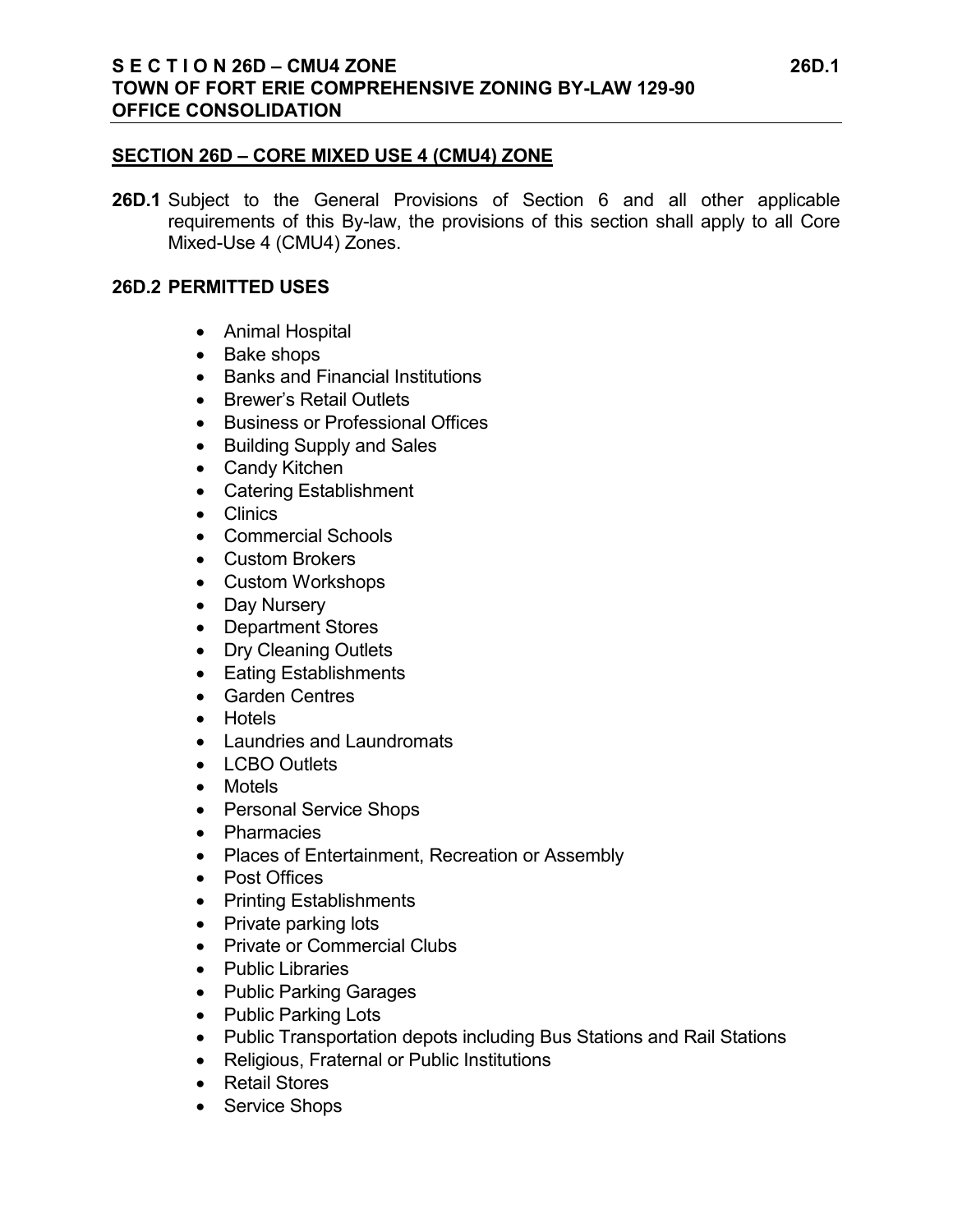## **S E C T I O N 26D – CMU4 ZONE 26D.2 TOWN OF FORT ERIE COMPREHENSIVE ZONING BY-LAW 129-90 OFFICE CONSOLIDATION**

- Spa Services
- Studios
- Supermarkets
- Taverns
- Video Outlet Sales and Rental Establishments
- Existing stand-alone residential uses
- Dwelling Units
- Uses, buildings and structures accessory to any permitted commercial or residential use

## **26D.3 ZONE REGULATIONS**

| Minimum Lot Frontage           | 0 <sub>m</sub>                               |
|--------------------------------|----------------------------------------------|
| Minimum Lot Area               | $0$ sq. $m$ .                                |
| Minimum Front Yard             | 0 <sub>m</sub>                               |
| Minimum Interior Side Yard     | Om, except the minimum side yard abutting    |
|                                | a residential zone shall be 2.5m             |
| Minimum Exterior Side Yard     | 0m                                           |
| Minimum Rear Yard              | 4.5m except the minimum rear yard            |
|                                | abutting a residential zone shall be 10m     |
| <b>Maximum Building Height</b> | 3 storeys                                    |
|                                | 12m<br>II)                                   |
| Minimum Building Height        | 2 storeys                                    |
| <b>Required Parking</b>        | Commercial uses within the CMU4 Zone         |
|                                | shall be exempted from the parking and       |
|                                | loading requirements of this By-law with the |
|                                | exception of buildings containing dwelling   |
|                                | units where the provisions of Subsection     |
|                                | 18.2(d) shall apply.                         |

## **26D.4 REGULATIONS FOR DWELLING UNITS ABOVE COMMERCIAL USES**

(i) The provisions of Subsection 18.2 shall apply to a dwelling unit in the Core Mixed Use 4(CMU1) Zone.

## **26D.5 REGULATIONS FOR EXISTING STAND ALONE DWELLING UNITS**

- (i) The regulations of Section 11.3 shall apply to single detached dwelling units located on a separate lot.
- (ii) The regulations of Section 13.4 shall apply to semi detached dwelling units located on a separate lot.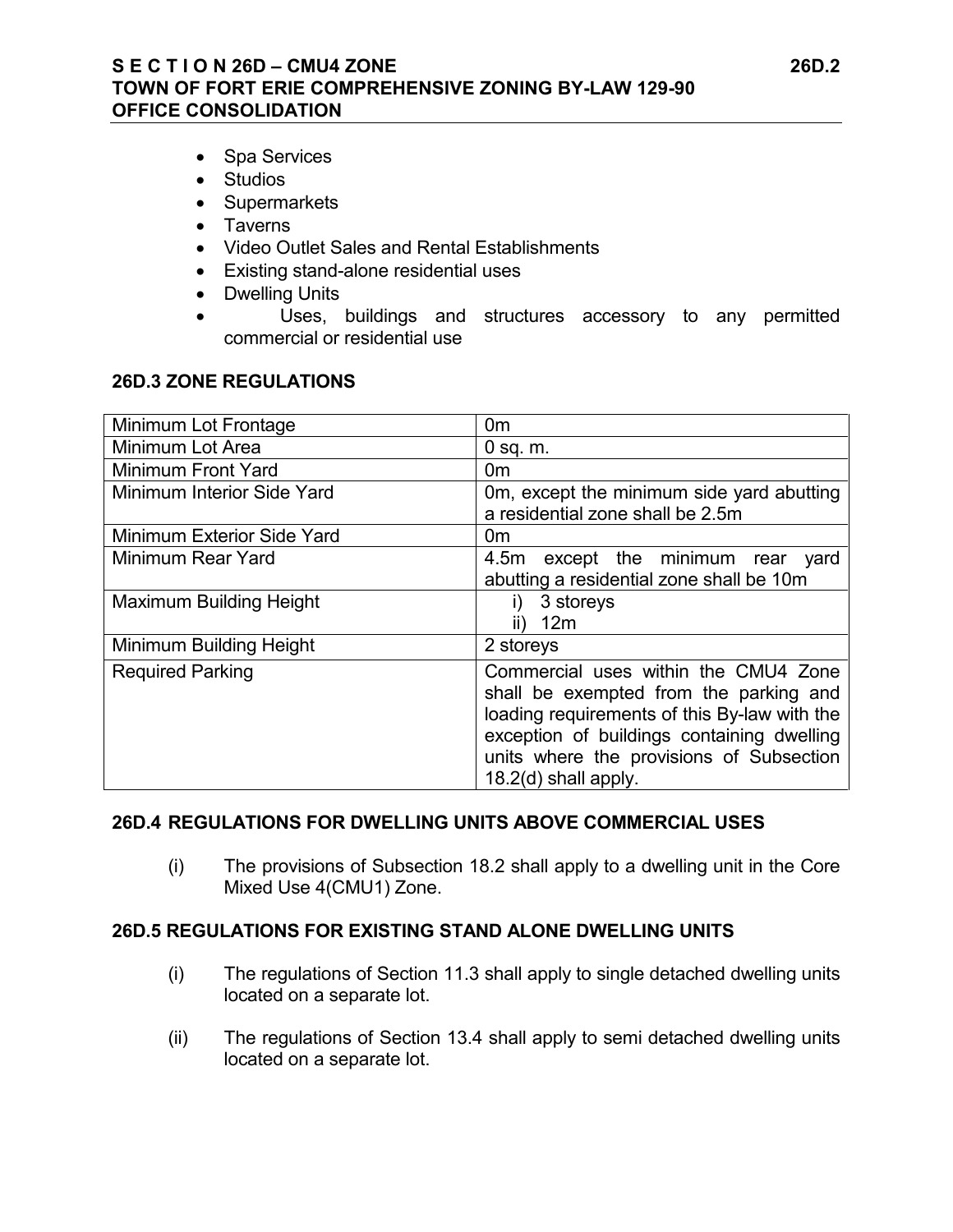- (iii) The regulations of Section 13.5 shall apply to duplex dwelling units located on a separate lot.
- (iv) All of the provisions of Subsection 18.2 shall apply to other dwelling units, except that notwithstanding the regulations contained in Section 18.2 (d), a minimum of one parking space shall be provided for each dwelling unit via one, or a combination of the following means:
	- (v) On the same lot as the dwelling unit, or
	- (vi) In a dedicated area within a municipal parking lot through a licensing agreement or paid permitting system for a municipal parking lot that is located within 200 m of the property containing the dwelling unit, or
	- (vii) In an area of a private parking lot that contains an easement in favour of the owner of the dwelling unit that is located within 200 m of the property containing the dwelling unit.

# **26E.4 DRIVE-THRU LANES**

(i) Notwithstanding the regulations of Subsection 18.5 Drive-Thru Lanes are prohibited in the Core Mixed Use 4 CMU4 Zone.

# **EXCEPTIONS TO THE CORE MIXED USE 4 (CMU4) ZONE**

# **CMU4-486 (33-13) (FORMERLY C2A-486) SOUTHWEST CORNER OF RIDGE ROAD NORTH AND ELM STREET**

These lands are zoned "Core Mixed Use 4 (CMU4) Zone CMU4-486 Zone", and all of the (CMU4) Zone" by this by-law shall apply to those lands zoned "Core Mixed Use 4 (CMU4) Zone CMU4-486 Zone" on the attached Appendix "1" shall be subject to the following special provisions:

- a) Notwithstanding the list of Permitted Uses in Section 21.2, the lands shown on Appendix "1" may only be used for the following:
	- Nano Brewery
	- Eating Establishment
	- Brewer's Retail Outlet
	- Personal Service Shop
	- Places of Entertainment or Recreation or Assembly
	- Business or Professional Offices
	- Private or Commercial Clubs
	- Religious, Fraternal or Public Institutions
	- Retail Stores